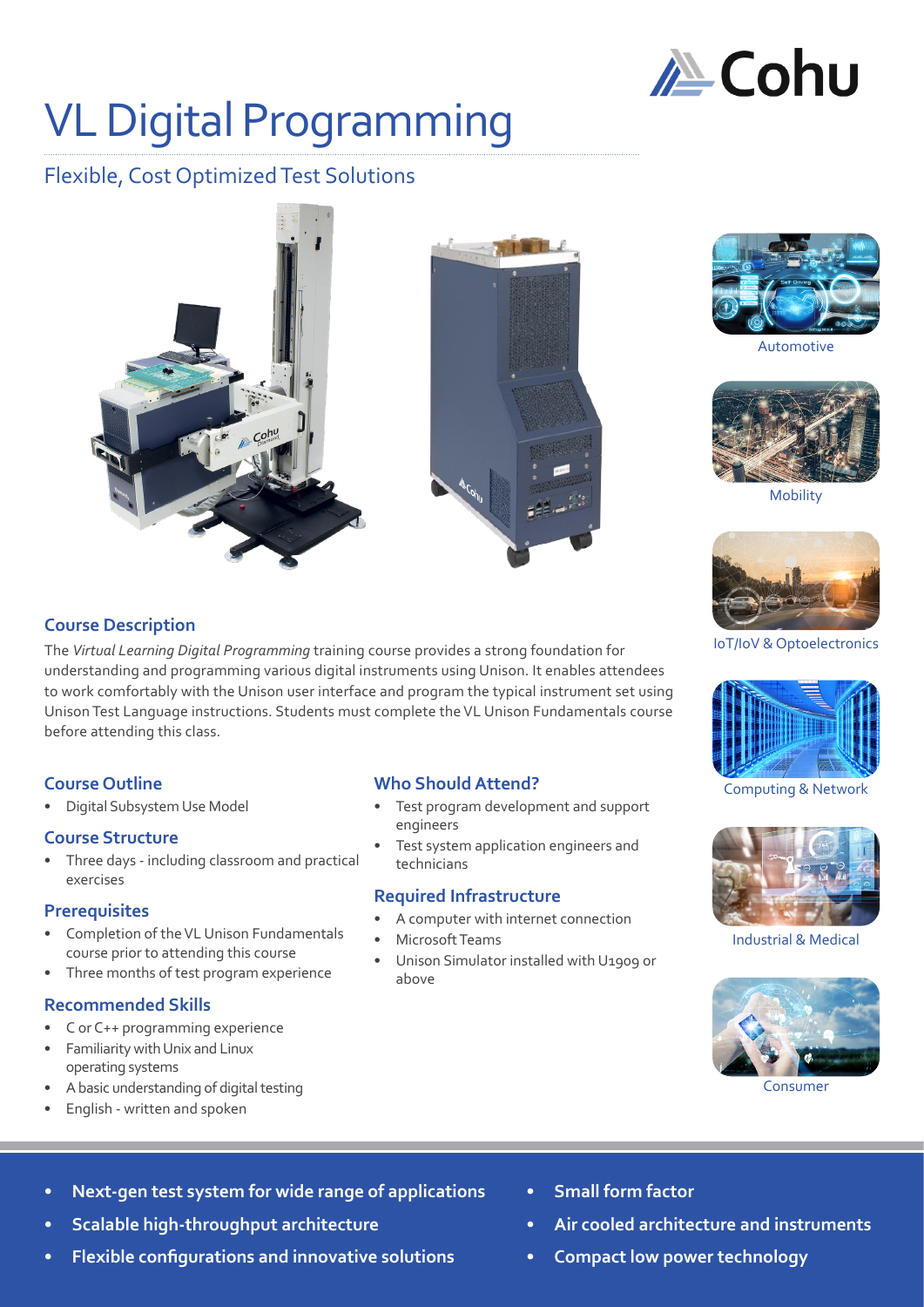

# VL Digital Programming

## **Daily Schedule**

Each topic discussed will have an associated laboratory exercise to aid in reinforcement of understanding the training material.

### **Day 1**

Review and introduce of the commonly used Unison objects associated with developing a digital test.

- Spec Object
- Levels Object
- Pattern Object
- Pattern Setup Object

### **Day 2**

- Digital Programming
- Pattern Debugging Tools

### **Day 3**

- External Triggering
- Digital DSP Send and Capture

# **Topics Covered**

This course covers the Unison user interface, including both the graphical tools and Unison Test Language instructions. Hardware discussed in the course includes:

• FX1, FX2 and GX1x digital subsystems

# **Course Modules**

### **1. Unison GUI Tools**

Introduction of the commonly used Unison tools to develop, test and debug a functional test or any test where a digital pattern is used:

- Levels Tool
- Pattern Tool
- Pattern Setup Tool
- Pin Format and Timing Characteristics
- Micro-instructions
- FuncTest UTL Test Method

#### **2. Digital Programming Instructions**

This unit introduces the generic (API) syntax instructions used to:

- Connect/disconnect pins
- Pattern execution
- PPMU Force instructions
- PPMU Measure instructions
- Unison Test Language Synchronization
- Global Flag states

On successful completion of this module the student will be able to create a series of tests for a digital device.

### **3. Digital Tests**

This unit introduces the student on how to incorporate digital patterns in a variety of tests (DAC and ADC tests, instrument triggering, hand-shaking between digital pattern execution and run-time code):

- Unison Test Language Synchronization
- DSP Send and Capture

DSP Send operations are used to load pre-defined data into pattern memory and use that data to program a device under test. In addition, the digital pin can also be used to capture non-deterministic digital data from the device under test.

- **• Next-gen test system for wide range of applications**
- **• Scalable high-throughput architecture**
- **• Flexible configurations and innovative solutions**
- **• Small form factor**
- **• Air cooled architecture and instruments**
- **• Compact low power technology**